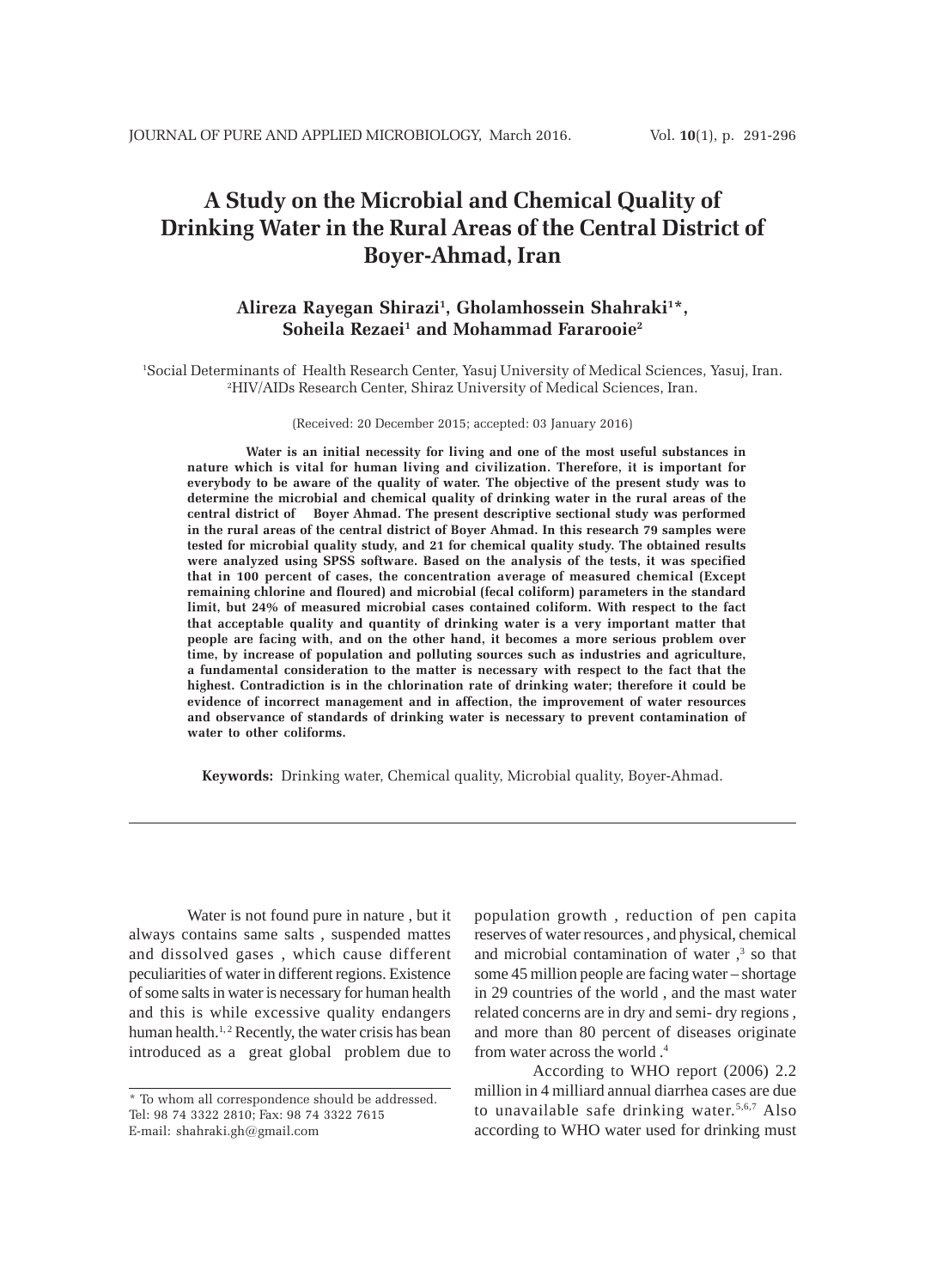be without organisms, and chemicals dangerous for human health .Moreover the quality require mantes of water storage for drinking is a mast, situations, building, usage inspection, storage and distributing system. It should be protecting the water against any contamination.<sup>8</sup> Although, human activities in different sectors of industries agriculture and other services have resulted in generation of carious waste waters, some of which are inevitably evacuated to the ground and find their ways to underground water resources .<sup>9,10</sup>

Due to distinctive ecological peculiarities , the rural environment of Iran has a verity of spatial structures, factors such as climate lowness and highness, physical conditions of ground, water resources and other natural factors, have been quite effective in formation of rural spaces and establishment of villages. Scattered villages in view of unequal geographical distribution and distance of residences have made it difficult to provide distribute and protect the quality of water the villages . The water providing networks and antiseptic systems in villages are often tributary and old lack of correct supervision with respect to the rural texture nearness of live stocks and human scattered waste mattes in the environment and low level of public health diminished the quality of water . Shortage or lack of experienced and efficient manpower and fiscal shortage are among the obstacles of timely accomplish meat of development plans in the rural water providing sector.<sup>11</sup>

The remarkable matter in the management of providing drinking water is to control quality and prevent the outbreak of water transmitted diseases. With the same objective a study on microbial and chemical quality of drinking water in the rural areas of the central district of Boyer Ahmad will show the quality status of drinking water in those areas and the performance of authorities field because the rural areas are partly covered and partly not covered by the rural water and waste water company.

#### **MATERIALS AND METHODS**

The present descriptive cross-sectional study was performed in the rural areas of the central district of Boyer Ahmad.

Initially the basic data was collected from the rural water and the waste water company and relevant organizations on number of villages, water installations system and also population distribution. With respect to the fact that the highest probability of contamination is at the ending points of the network, judgmental sampling was used instead of random sampling.

Then microbial and chemical sampling was performed in the selected villages (50 villages), so that for testing two samples from each selected villages were collected, one from the distributing network (tap) and another from the water storage. Also for chemical tests one sample was collected from the water storage. With respect to the fact that is some cases drinking water of several villages come from the same source, so in total 79 microbial samples and 21 chemical samples for microbial tests were determined based on WHO standard and population of villages.

The samples were transferred to laboratory in proper condition, and tests were performed in accordance with the latest edition of the book "Standard Methods<sup>12</sup>". The studied microbial parameters included total coliforms and fecal coliforms (in a 9 tube fermentation method). Also for chemical tests one sample was collected from each drinking water supply. The following parameters were assessed (based in the book standard methods): alkaline level, hardness, calcium chloride, magnesium (titration method), fluoride, phosphate and sulfate, nitrate (by spectrophotometer model DR-5000), sodium, potassium (by flame photometer, model JENWAY PFP7), turbidness, bicarbonate, remains of chlorine and PH. Before using all the tools and machines, assurance was made of the calibrations. Moreover to study the correctness of analysis ionic equilibrium was studied for each sample. Ionic equilibrium means the time when the total of conational cations and anions of water (expressed in terms of milliequivalent per liter), must be in the equilibrium status . The difference percentage is calculated using formula 1 i.e. Difference percent = (Total of cations – Total of anions)  $\div$  (Total of cations + Total of anions)  $\times$  100.

Ultimately the data were compared using Excel and SPSS software with the items mentioned by lraninan institute of standard and industrial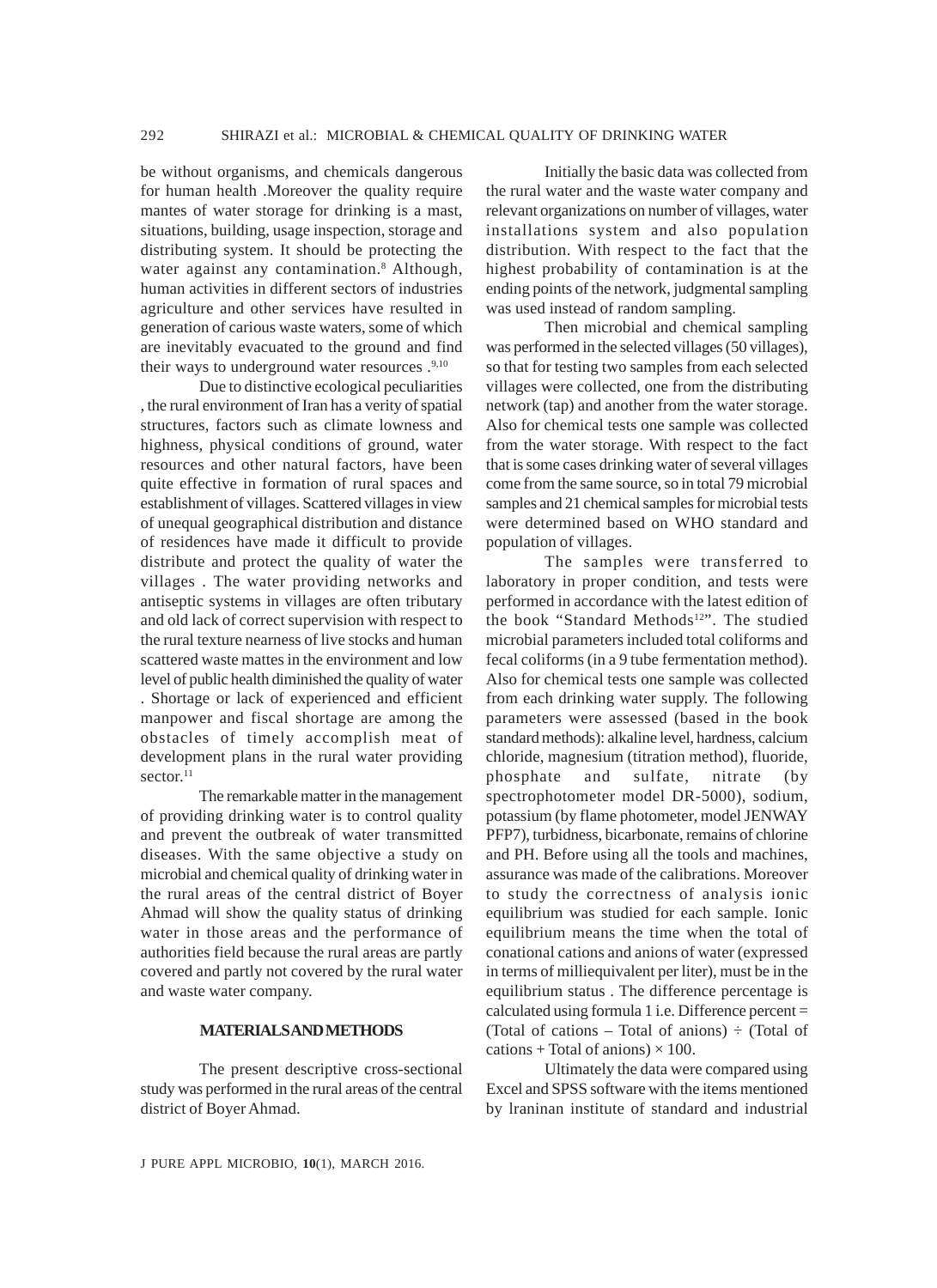research, guidelines of US Environment Preservation Administration (USEPA), World Health Organization ( WHO) and European Economic Community (EEC).<sup>13</sup>

## **RESULTS**

The objective of present study was to determine the microbial and chemical quality of drinking water in the rural areas of the central district of Boyer Ahmad and determine the rate of rural population having healthy drinking water in view of microbial and chemical contamination and also the function of authorities in this field .

**Table 1.** Percentage of acceptable difference between total of cations and anions of water

| Total of anions<br>(Milliequivalent per liter) | Acceptable difference <sup>1</sup><br>(Percent) |
|------------------------------------------------|-------------------------------------------------|
| $0 - 3$                                        | $\pm$ 0/02                                      |
| $3-10$                                         | $+2$                                            |
| $10 - 80$                                      | $\pm$ 5(Endnotes)                               |
|                                                |                                                 |

Peavy H, Rove DR, Chebanoglas J. Environmental engineering. Trans. Ebrahimi S, Keynejad MA. Tabriz, Iran: Sahand University Press; 1996. p. 35-42. [In Persian].

The microbial and chemical quality of drinking water is separately provided in this section. The studied sources of drinking water in the covered villages included to springs, and 17 walls, and also in the uncovered villages included 6 springs and 17 wells, the status of which in microbial and chemical view is pointed in Tables 1- 6.

The ratio of collected samples in the covered villages with healthy drinking water were significantly less than the uncovered villages. It is a necessary to be mentioned that of 13 samples with coliform in the covered villages, 7 samples were from springs and 6 from wells. Also of 7 samples with coliform in the uncovered villages 5 samples were from springs and 2 from wells.

### **DISCUSSION**

In the research the microbial and Chomical quality of drinking water studied in the villages of the central district of Boyer Ahmad based on three factors: total coliform, fecal coliform, and chemical quality. Furthermore, with respect fact that the supervision of Boyer Ahmad rural water and sewerage company covers only a number of villages, we also studied the different of

**Table 2.** Microbial quality of drinking water sources in the covered and uncovered villages and all studied villages

| <b>Status</b>                                                                                              | Unit                                                                | Covered rural<br>water sources<br>Spring             | well                                                | Uncovered rural<br>water sources<br>spring     | well                                        | Total                                              |
|------------------------------------------------------------------------------------------------------------|---------------------------------------------------------------------|------------------------------------------------------|-----------------------------------------------------|------------------------------------------------|---------------------------------------------|----------------------------------------------------|
| Users of water with<br>coliform contamination<br>Users of water without<br>coliform contamination<br>Total | Per person<br>$(\% )$<br>Per person<br>(% )<br>Per person<br>$(\%)$ | 2285<br>(17.1)<br>20953<br>(42.2)<br>23238<br>(36.6) | 10250<br>(76.7)<br>21236<br>(42.8)<br>31487<br>(50) | 753<br>(5.7)<br>2612<br>(5.3)<br>3365<br>(5.3) | 69<br>(5)<br>4213<br>(9.7)<br>4882<br>(7.8) | 13358<br>(100)<br>49614<br>(100)<br>62972<br>(100) |

| <b>Table 3.</b> Contamination status of water in |  |  |
|--------------------------------------------------|--|--|
| separation of covered and uncovered villages     |  |  |

| Type of   | No coliform in   | Coliform positive   | Number    |
|-----------|------------------|---------------------|-----------|
| village   | the water sample | in the water sample | of sample |
| Covered   | 34               | 13                  | 47        |
| Uncovered | 25               |                     | 32        |
| Total     | 59               | 20                  | 79        |

J PURE APPL MICROBIO*,* **10**(1), MARCH 2016.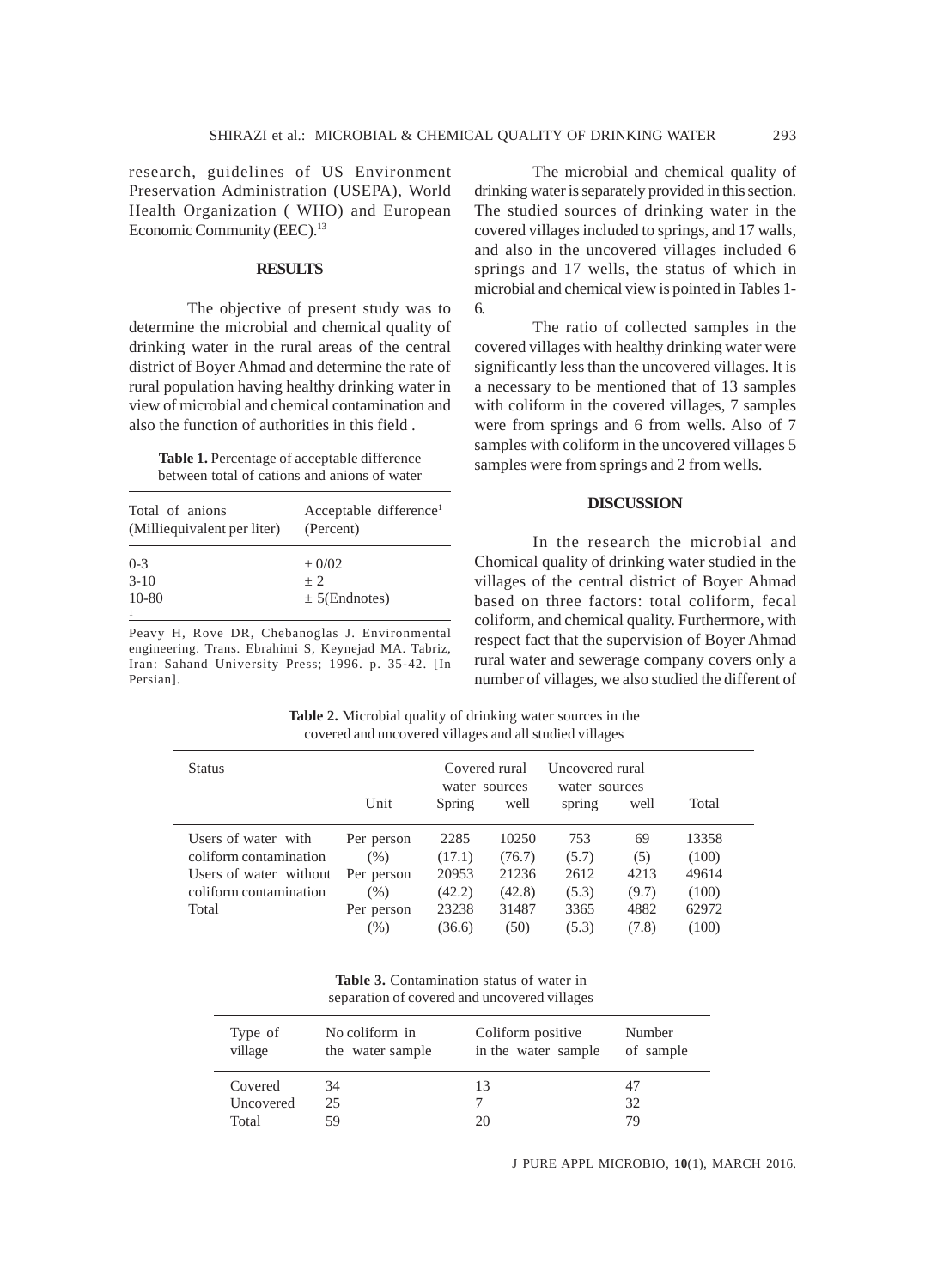microbial and chemical quality of drinking water in the covered and uncovered villages.

According to the results in hundred percent of cases (in the covered and uncovered villages by rural water and sewerage company) the results were negative for fecal coliforms. In accordance with Irainan standard for drinking water, the number of fecal coliform bacterium in drinking water should be zero while in 2006 the indicator of microbial quality of rural drinking water in Iran was estimated to be 93.07% in view of absence of fecal coliform bacterium.<sup>14</sup>

| separation of covered and uncovered villages |                                     |         |                                |         |       |
|----------------------------------------------|-------------------------------------|---------|--------------------------------|---------|-------|
| Village                                      | Population of<br>contaminated water |         | Population of<br>healthy water |         |       |
|                                              | Number                              | percent | Number                         | Percent | Total |
| Covered                                      | 12536                               | 22.9    | 42189                          | 77.1    | 54725 |
| Uncovered                                    | 822                                 | 10      | 7425                           | 90      | 8247  |
| Total                                        | 13358                               | 21.2    | 49614                          | 78.8    | 62972 |

**Table 4.** Population with access to healthy water in

Fisher P= 0/28

**Table 5.** Analysis results of different measured parameters of water in the villages of the control district of Boyer Ahmad, Iran

| Parameter                 | Maximum<br>(mg/liter) | Average<br>(mg/liter) | Minimum<br>(mg/liter) |  |
|---------------------------|-----------------------|-----------------------|-----------------------|--|
| Chloride                  | 15.7                  | 12.23                 | 7                     |  |
| Sulphate                  | 236                   | 88.24                 | 6                     |  |
| Fluoride                  | 0/7                   | 0/27                  | 0/14                  |  |
| <b>Bicarbonate</b>        | 363.6                 | 256.71                | 139.1                 |  |
| Nitrate                   | 2.6                   | 9.22                  | 1.7                   |  |
| Calcium                   | 156                   | 73.02                 | 37                    |  |
| Magnesium                 | 32                    | 15.90                 | 7.4                   |  |
| Sodium                    | 8                     | 4.19                  | 1                     |  |
| Potassium                 | 1.2                   | 0/57                  | 0/1                   |  |
| General hardness          | 523.2                 | 248.85                | 140.2                 |  |
| Calcium hardness          | 39.                   | 182.54                | 92.4                  |  |
| Magnesium hardness        | 133.2                 | 66.30                 | 31                    |  |
| Level of Alkaline         | 298                   | 210.41                | 114                   |  |
| Solid dissolute substance | 661.9                 | 282.81                | 149.7                 |  |
| PH.                       | 7.9                   | 7048                  | 7.1                   |  |
| Remained chlorine         | 0/17                  | 0/01                  | 0                     |  |
|                           |                       |                       |                       |  |

**Table 6.** The average number of total coliform and fecal coliform in the studied samples

| Number<br>samples<br>of | Number of Total coliform<br>(MPN/100ml) | Number of fecal coliform<br>(MPN/100ml) |  |  |
|-------------------------|-----------------------------------------|-----------------------------------------|--|--|
| 60                      |                                         |                                         |  |  |
| 11                      | $1 - 10$                                |                                         |  |  |
|                         | $11 - 30$                               |                                         |  |  |
|                         | >31                                     |                                         |  |  |
|                         |                                         |                                         |  |  |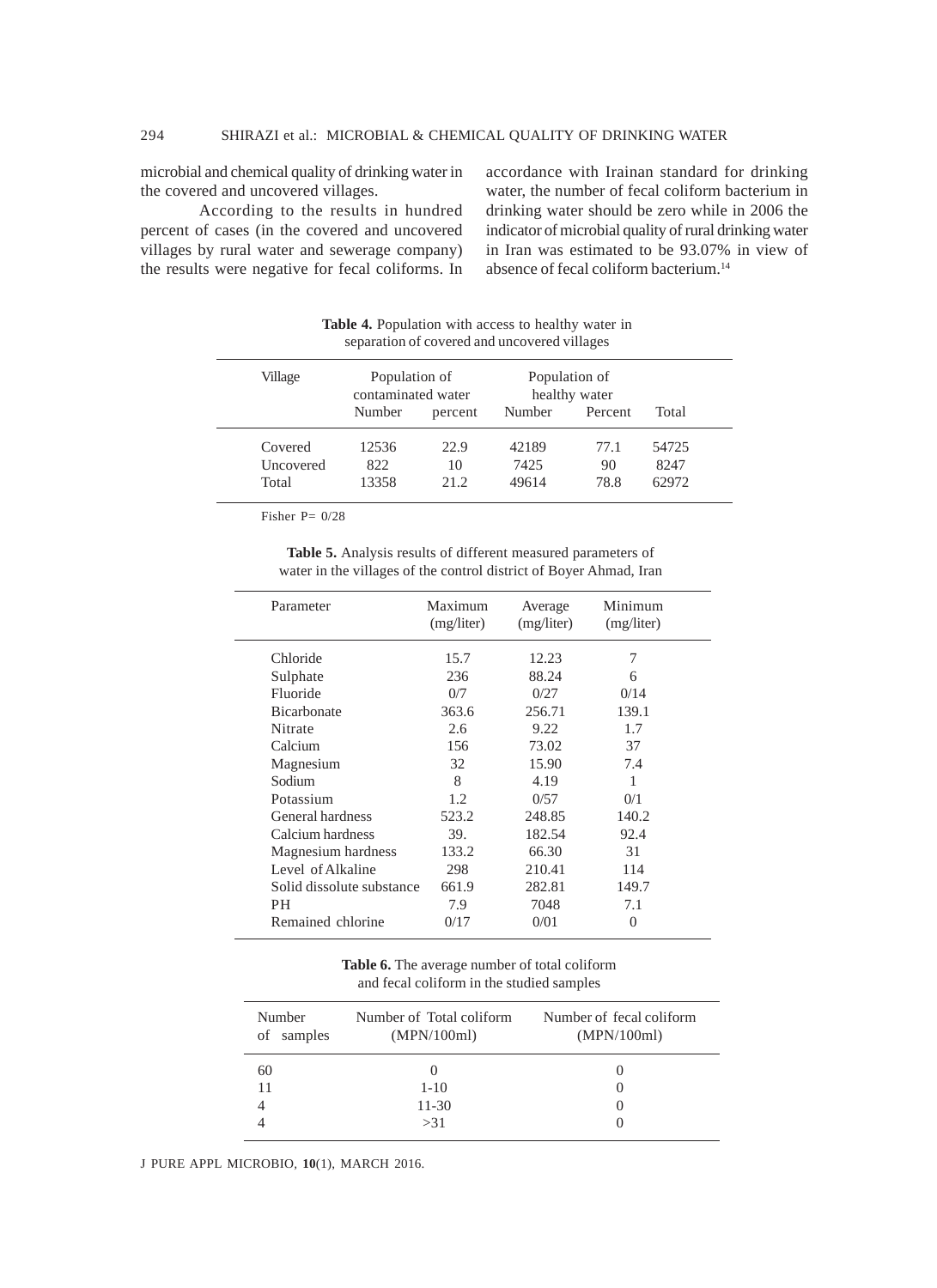A study by lamka et al on private wells and spring water belong to 78 families in a modern village, showed that 35% of house water sources had coliform, and fecal coliform contamination.<sup>1</sup> Furthermore, Sardar Khan et al reported the coliform bacterial contamination (2–5 MPN 100 mL"1) in some sources of water in Charsadda district, Khyber Pakhtunkhwa, Pakistan, which confirming the bacterial contamination of drinking water.<sup>2</sup>

The results of tests showed coliform contamination in 24 percent of samples. In other words 77.1% of population in covered villages and 90% of population in the uncovered villages, and in total 78.8% of population in all villages had coliform - free healthy drinking water.

A study by Souri et al on microbial quality of water supply system of 35 villages under company showed that 78.3% of water sources in the water supply system (net work) were without contamination and in other cases the problem of water contamination was also removed through continuous chlorination and drinkable water obtained.3

The results of a study (2010) of chemical quality of drinking water in the rural areas of the central district of Boyer Ahmad also show the claim that in hundred percent of cases, the average concentration of chemical parameters (Except fluoride and chlorine) is in the limits of national and international standards, so that the minimum concentration of fluorine was 0.14 mg/l, and maximum 0.7 mg/l, which are much lower than the minimum provided standard. It is substantiated that for dental health, the desirable concentration of fluoridation in water sources is about 1mg/l and in case of reduction of this concentration dental decay will become an intensive problem on the contrary in case of increase fluoridation, dental fluorosis will cause problem.4

The results of this research showed the at chlorination status of water sources are quite undesirable, so that the average residue of chlorine in water was reported to be 0.01 mg/l, while, the results of a study by Hashemi and Hajizasdeh (2005) on water of 432 village in the province of Ilam showed that the residue of chlorine was desirable in 74.78% of rural areas.<sup>5</sup> Therefore, desirable rate of antiseptic (0.2-0.8) is necessary because desirable rate of residue chlorine prevents the secondary contamination of drinking water.

With respect to the fact that a remarkable amount of budget is spent to provide water in rural areas, it seems that because of lack or shortage of specialist manpower, the supervision over existing water sources is not efficient. Therefore, some arrangements must be taken in to consideration, such as establishing specialist committees of rural water hygiene, consisting of provincial and local members, planning for develop out of chlorination stations, enabling reliant personnel (preferably native people ), preserving drinking water sources and distributing networks, translating technical and managerial documents needed, simplifications, standardization documents needed, simplifications and standardization of applied technologies. Because at present the rural water and sewerage company has not a proper role in providing healthy drinking water in view of microbial quality.

Generally speaking, the microbial and chemical quality of drinking water in the rural areas of the central district of Boyer Ahmad is at the national standard level. There is a remarkable difference in the microbial and chemical quality of water in the villages covered and uncovered by the rural water and sewerage company, so that the status of uncovered villages were better in coliform contamination than covered villages. While in a study by Heidari et al. $17$  the status of covered villages of Kashan city was reported to be better in coliform contamination showing that the supervision of rural water and sewerage company has been the cause.

The most (highest) contradictions are in chlorination rate of drinking water which could be an evidence of improper management of water distributors and their inattention to the matter. Meanwhile improvement of water sources is necessary to prevent contamination to other coliforms and observing standards of drinking water for users of water sources.

With respect to the results of this study, it is recommended that relevant authorities and researchers put the following items in the priority of their plans.

Special attention to improvement of water sources with the purpose of preserving health of users.

Giving proper education to water

J PURE APPL MICROBIO*,* **10**(1), MARCH 2016.